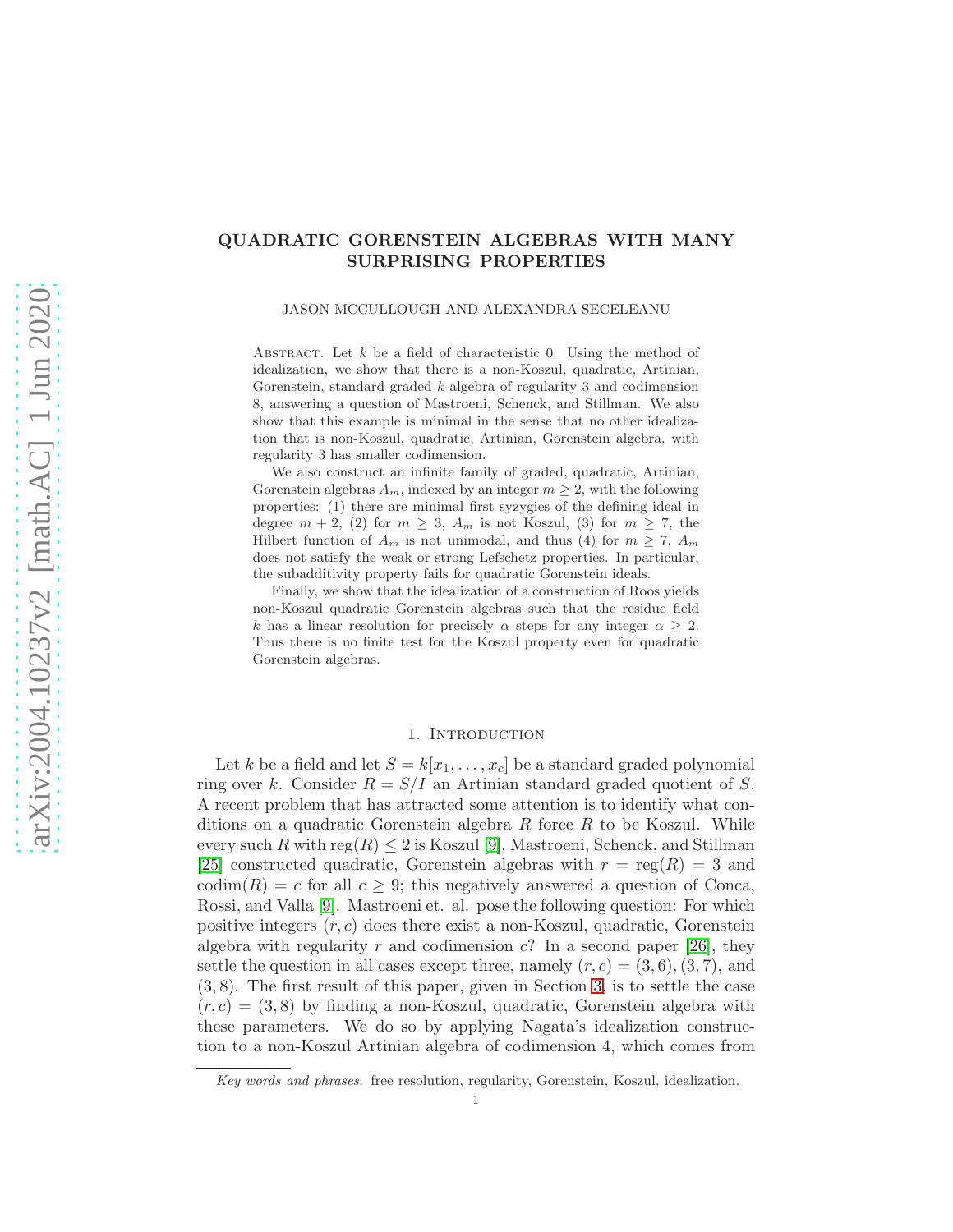Roos' list of quadratic algebras in four variables [\[32\]](#page-12-2). Moreover, we show that the other two cases  $(r, c) = (3, 6), (3, 7)$  cannot be similarly settled via idealizations.

Our second construction addresses the subadditivity property of Gorenstein ideals. Set  $t_i(R) = \sup\{j \mid \text{Tor}_i^S(R, k)_j \neq 0\}$ . The numbers  $t_i(R)$ measure the maximal degree of a minimal generator of the  $i$ -th syzygy module of  $R$  as an  $S$ -module. They are primarily of interest because of their relation to regularity as  $reg(S/I) = max_{i>0} {t_i(S/I) - i}$ . The ring R is said to satisfy the *subadditivity property* if  $t_a(R) + t_b(R) \geq t_{a+b}(R)$  for all  $a, b \geq 1$ . It is easy to see that complete intersections satisfy subadditivity (Proposition [4.1\)](#page-4-0) while general Cohen-Macaulay ideals do not (cf. [\[12,](#page-11-1) Example 4.4]). Several recent papers have studied the subadditivity property for various classes of ideals  $[1, 14, 22]$  $[1, 14, 22]$  $[1, 14, 22]$ . It is conjectured that monomial ideals and Koszul ideals satisfy subadditivity [\[2,](#page-11-4) Conjecture 6.4]. To our knowledge, there were no known counterexamples to subadditivity for Gorenstein ideals; some positive results for Gorenstein ideals are proved in [\[13\]](#page-11-5). In Section [4,](#page-4-1) we show that subadditivity fails in a strong way for quadratic Gorenstein ideals. As a consequence of our methods, we obtain an infinite family of quadratic Gorenstein ideals that are non-Koszul, have arbitrarily high degree first syzygies, have non-unimodal Hilbert function, and do not satisfy the strong or weak Lefschetz properties. This provides a counterexample to a conjecture of Migliore and Nagel [\[29,](#page-12-4) Conjecture 4.5]; an earlier counterexample was given by Gondim and Zappala [\[16\]](#page-11-6).

The third construction modifies a separate example of Roos [\[31\]](#page-12-5) to show that there is no finite test of the Koszul property even for quadratic Goren-stein algebras. In Section [5,](#page-9-0) we show that for any integer  $\alpha \geq 2$ , there is a quadratic, Artinian, Gorenstein k-algebra  $B_{\alpha}$  with  $\text{codim}(B_{\alpha}) = 14$ and reg( $B_{\alpha}$ ) = 3 such that the resolution of k as a B-module is linear for precisely  $\alpha$  many steps.

## 2. Background

Here we collect notation and results needed in the rest of the paper. Let k be a field,  $S = k[x_1, \ldots, x_n]$  a standard graded polynomial ring over k, and  $R = S/I$ , where I is a homogeneous ideal of S. Then R inherits a decomposition  $R = \bigoplus_{i>0} R_i$  as K-vector spaces with the property that  $R_i \cdot R_j \subseteq R_{i+j}$ . The Hilbert function of R is  $\text{HF}_R(i) = \dim_k(R_i)$ . If  $HF_R(i) = 0$  for  $i \gg 0$ , R is Artinian; this is equivalent to requiring  $\dim_k(R) < \infty$  or that R satisfies the descending chain condition on ideals. The generating function for the Hilbert function is the Hilbert series of R defined as  $\text{HS}_R(t) = \sum_i \dim_k(R_i)t^i$  and similarly for a graded R-module. For a graded Artinian ring  $R$ , the *h*-vector records the nonzero values of the Hilbert function of R. The syzygy modules of R are denoted  $Syz_i^S(R)$ . The regularity of R is  $reg(R) = \max\{j \mid \beta_{ij}^S(R) \neq 0\}$ , where  $\beta_{ij}^S(R) = \text{Tor}_i^S(R, k)_j$ are the graded Betti numbers of  $R$  over  $S$ . Regularity is one of the most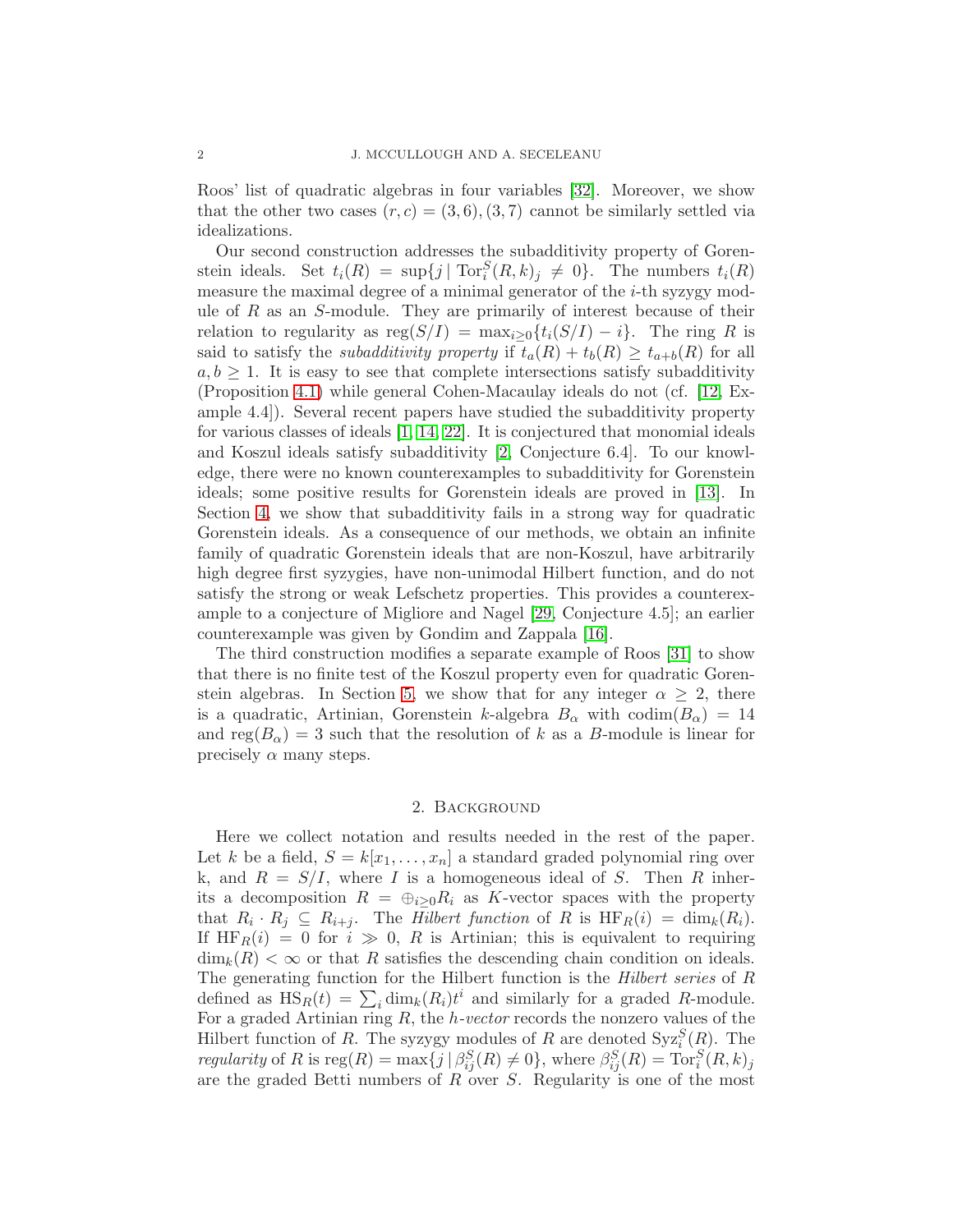well-studied invariants of graded  $k$ -algebras and has connections to sheaf cohomology and computational complexity [\[4\]](#page-11-7). In particular, if  $R = S/I$  as above,  $\text{reg}_S(S/I) + 1$  is an upper bound on the degrees of a minimal generating set of I; however, there are examples showing that  $\text{reg}_S(S/I)$  can be doubly exponential in the degrees of the generators of I [\[24\]](#page-12-6).

The ring R is called *Koszul* if k has a linear free resolution over R; that is,  $\beta_{ij}^R(k) = 0$  for all  $j > i$ . It is well-known that Koszul algebras are defined by quadratic ideals and that ideals having a Gröbner basis of quadrics define Koszul algebras, but both of these implications are irreversible [\[8,](#page-11-8) Remark 1.10 and Example 1.20]. Every quadratic complete intersection (that is, rings of the form  $S/(f_1,\ldots,f_m)$ , where  $f_1,\ldots,f_m$  is a graded regular sequence on S) is Koszul by a result of Tate [\[34\]](#page-12-7). There are many examples of Koszul algebras in algebraic geometry and these algebras enjoy a rich duality theory. The article [\[7\]](#page-11-9) contains a modern introduction to the theory of (commutative) Koszul algebras.

A graded Artinian  $k$ -algebra  $R$  is said to satisfy the weak Lefschetz property if there is a linear form  $\ell \in R_1$  such that for each non negative integer i the k-linear map  $R_i \to R_{i+1}, r \mapsto \ell r$  is either injective or surjective. Similarly,  $R$  is said to satisfy the *strong Lefschetz property* if there is a linear form  $\ell \in R_1$  such that for each pair of non negative integers i, j the k-linear map  $R_i \to R_{i+j}, r \mapsto \ell^j r$  is either injective or surjective. Lefshetz properties of Artinian k-algebras have been well-studied and we refer the reader to [\[21\]](#page-12-8) or [\[30\]](#page-12-9) for an overview of the area.

If R is graded Artinian, then the canonical module of R is given by  $\omega_R =$  $\text{Ext}^n_S(R, S)(-n)$  and the canonical module of an R-module M is given by  $\omega_M = \text{Ext}^n_S(M, S)(-n)$ . In this case R is called *level* if  $\omega_R$  is generated in a single degree. The minimal number of generators of  $\omega_R$  is called the type of R and denoted throughout this paper by type(R). If type(R) = 1, i.e. if  $\omega_R$  is isomorphic to R, up to a shift in the grading, then R is Gorenstein. Equivalently,  $R$  is Artinian and Gorenstein if it is injective as an  $R$ -module. Gorenstein ideals have symmetric Betti tables and thus Gorenstein rings have palindromic h-vectors. There are many examples of Gorenstein rings of interest in algebraic geometry, such as coordinate rings of many canonical curves, rings of invariants, and monomial curves. We refer the reader to [\[23\]](#page-12-10) for a history of Gorenstein rings.

Following [\[25\]](#page-12-0), we say that R is *superlevel* if R is level and  $\omega_R$  is linearly presented over  $R$ . Note that for  $R$  to be superlevel, it is sufficient for  $R$  to be level and  $\omega_R$  be linearly presented over S. The *idealization* (sometimes called the Nagata idealization or trivial extension) of  $R$  with respect to its canonical module is the ring

$$
\widetilde{R} := R \ltimes \omega_R(-\operatorname{reg}(R) - 1),
$$

with multiplication given by  $(r_1, z_1) \cdot (r_2, z_2) = (r_1r_2, r_1z_2+r_2z_1)$ . When R is level,  $R$  is a standard graded ring. It is well-known that when  $R$  is Artinian,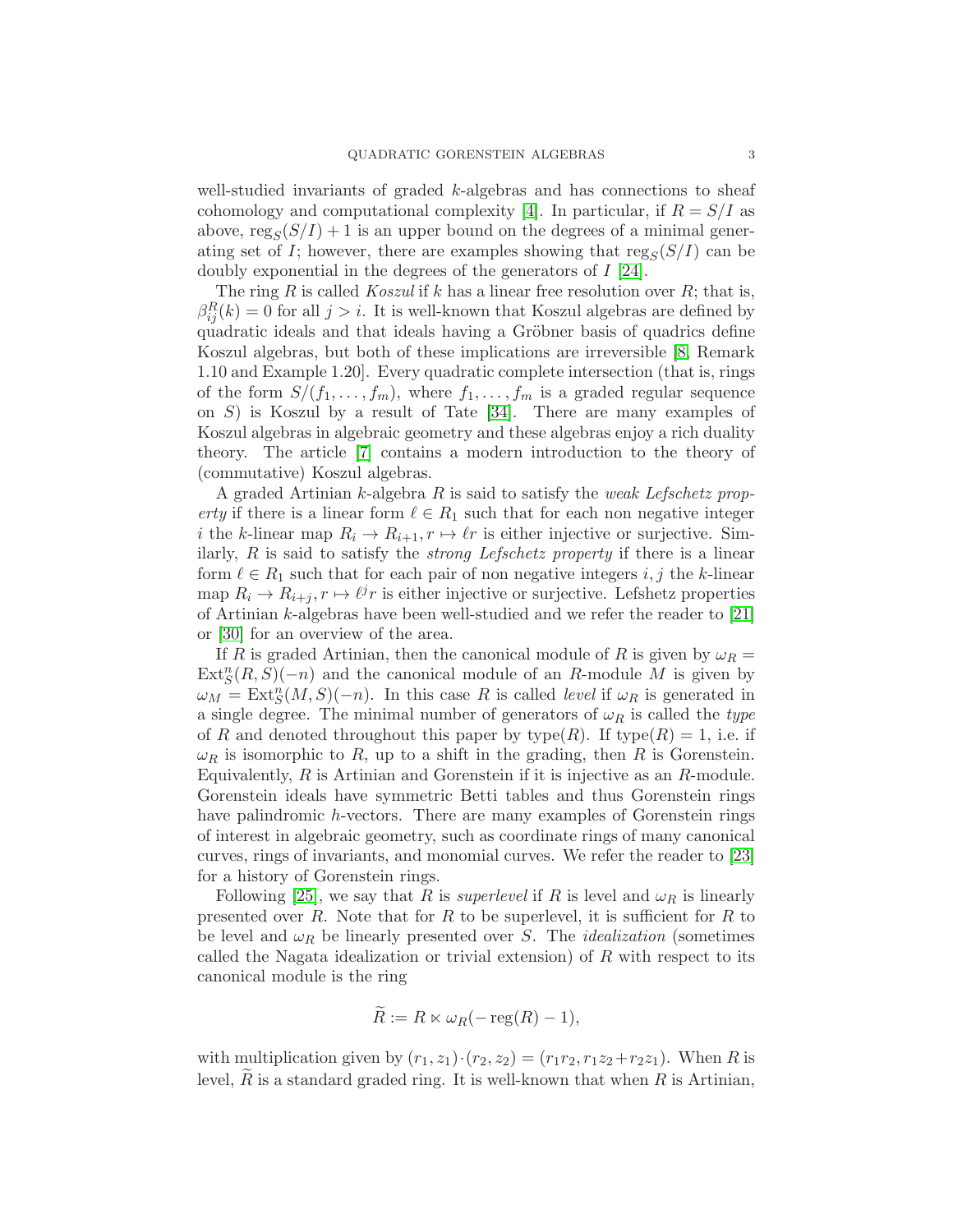R is Artinian and Gorenstein; see [\[5,](#page-11-10) proof of Theorem 3.3.6] or [\[18,](#page-11-11) Theorem 2.76]. Mastroeni, Schenck, and Stillman observed the following:

<span id="page-3-2"></span>**Theorem 2.1** ([\[25,](#page-12-0) Proposition 2.2, Lemma 2.3, Theorem 2.5]). Let  $R =$ S/I be a standard graded, Artinian k-algebra.

(1) If R is level, then R is a standard graded, Artinian, Gorenstein  $k$ algebra. In this case

 $\mathrm{codim}(\widetilde{R}) = \mathrm{codim}(R) + \mathrm{type}(R)$  and  $\mathrm{reg}(\widetilde{R}) = \mathrm{reg}(R) + 1.$ 

- (2) If R is quadratic and superlevel, then  $\tilde{R}$  is quadratic.
- (3) If R is not Koszul, then  $\widetilde{R}$  is not Koszul.

(4) 
$$
\widetilde{R} \cong S[y_1, \ldots, y_t]/((I) + \mathcal{L} + (y_1, \ldots, y_t)^2), \text{ where } t = \text{type}(R) \text{ and}
$$
  

$$
\mathcal{L} = \left( \sum_{i=1}^t f_i y_i \middle| (f_1, \ldots, f_t) \in \text{Syz}_1^S(\omega_R) \right).
$$

Thus idealizations of superlevel, Artinian, quadratic algebras are a convenient way of constructing quadratic Gorenstein algebras. All three of the constructions in this paper use this idea.

## <span id="page-3-0"></span>3. A non-Koszul, quadratic, Gorenstein ring with codimension 8 and regularity 3

A construction of Matsuda [\[27\]](#page-12-11) shows that not every quadratic, Gorenstein ideal is Koszul. Matsuda's example had regularity 4. Conca, Rossi, and Valla showed that every quadratic, Gorenstein algebra with regularity 2 was Koszul [\[9,](#page-11-0) Proposition 2.12] and asked asked whether every such algebra with regularity 3 was Koszul  $[9,$  Question 6.10. It is known that all quadratic, Gorenstein algebras of regularity 3 and codimension at most 5 are Koszul [\[6,](#page-11-12) [9\]](#page-11-0). Mastroeni, Schenck, and Stillman [\[25\]](#page-12-0) constructed counterexamples in all codimensions  $c \geq 9$ . They then posed the following question:

<span id="page-3-1"></span>**Question 3.1** ([\[25,](#page-12-0) Question 1.3]). For which positive integers c and r is every quadratic Gorenstein ring R with  $\text{codim}(R) = c$  and  $\text{reg}(R) = r$ Koszul?

In a second paper [\[26\]](#page-12-1) Mastroeni, Schenck and Stillman settle this question for all ordered pairs  $(r, c)$  except for  $(3, 6), (3, 7)$ , and  $(3, 8)$ . In this section, we show that the answer to Question [3.1](#page-3-1) is negative for  $(r, c) = (3, 8)$ . We construct our example by starting with one of the 4-variable quadratic algebras that Roos compiled in [\[32\]](#page-12-2). In particular, he constructed a non-Koszul, Artinian, quadratic, superlevel k-algebra of regularity 2. Applying Theorem [2.1](#page-3-2) to it, we obtain the following result.

**Theorem 3.2.** Let k be a field of characteristic 0 and let  $S = k[u, x, y, z]$ . Let  $I = (x^2 + yz + u^2, xu, x^2 + xy, xz + yu, zu + u^2, y^2 + z^2)$ . Then  $R = S/I$ is non-Koszul, Artinian, superlevel, with  $reg(R) = 2$  and  $type(R) = 4$ .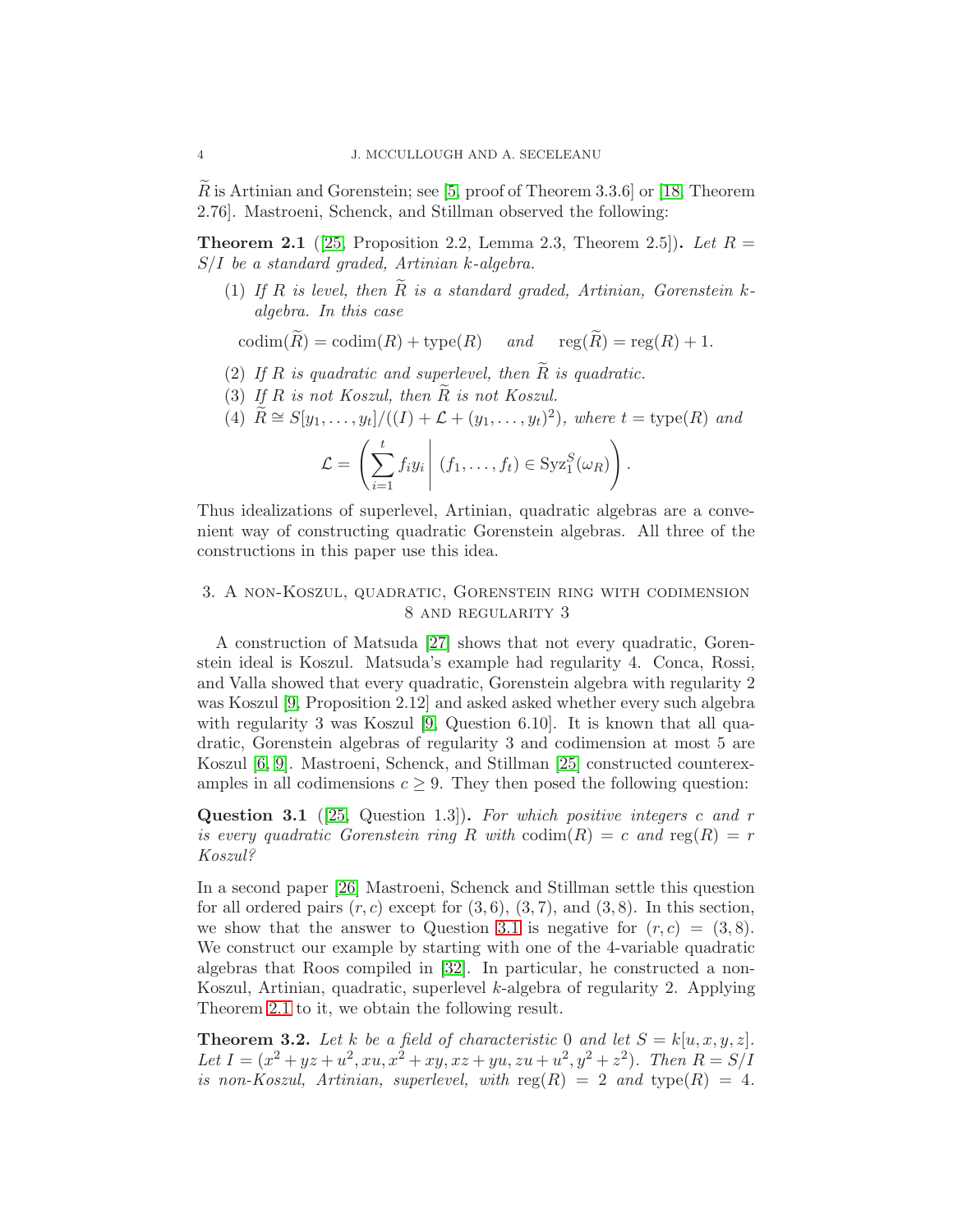Consequently, its idealization  $\widetilde{R} = R \ltimes \omega_R(-5)$  is a non-Koszul, quadratic, Gorenstein, Artinian, graded k-algebra with  $reg(\tilde{R}) = 3$  and  $codim(\tilde{R}) = 8$ .

*Proof.* That  $S/I$  is not Koszul follows from computations done by Roos [\[32\]](#page-12-2). A Macaulay  $2$  [\[20\]](#page-12-12) calculation shows that  $S/I$  has graded Betti table

|                                      |  |   | $0 \t1 \t2 \t3$ |  |
|--------------------------------------|--|---|-----------------|--|
|                                      |  |   |                 |  |
|                                      |  |   |                 |  |
| 0: $1 - 7$<br>1: $- 6 4$<br>2: $- 9$ |  | 9 | -12             |  |

In particular,  $S/I$  is superlevel and type(R) = 4. Therefore by Theorem [2.1,](#page-3-2)  $R = R \times \omega_R(1)$  is a non-Koszul, quadratic, Gorenstein, standard graded kalgebra with reg( $\hat{R}$ ) = 3 and codim( $\hat{R}$ ) = 8.

The h-vector of  $\tilde{R}$  is  $(1, 8, 8, 1)$ . The above example comes from [\[32,](#page-12-2) Example 57, Table 5]. Other examples can be constructed from [\[32,](#page-12-2) Examples 55 and 56, Table 5].

It is natural to ask whether one can use the idealization of a non-Koszul, superlevel, Artinian algebra R to settle the two remaining cases  $(r, c) = (3, 6)$ and  $(3, 7)$ . We show next that this is impossible. Since the codimension of the resulting idealization R is  $\text{codim}(R) + \text{type}(R)$ , we would need to find a quadratic, superlevel, Artinian algebra with  $\text{codim}(R) + \text{type}(R) \leq 7$ . This is impossible in view of the following result.

Proposition 3.3. If R is a level, Artinian, quadratic non-Koszul algebra with  $\text{reg}(R) = 2$ , then  $\text{codim}(R) + \text{type}(R) \geq 8$ . Hence  $R = R \ltimes \omega_R$  has codimension at least 8.

*Proof.* Assume towards a contradiction that  $\text{codim}(R) + \text{type}(R) \leq 7$ . Since R is level with reg $(R) = 2$ , type $(R) = Hilb_R(2)$ . If  $Hilb_R(2) \leq 2$ , then R is Koszul by [\[3,](#page-11-13) 4.8]. If  $Hilb_R(2) = 3$ , we may appeal to [\[7,](#page-11-9) Theorem 1.1] to conclude that R is Koszul. If  $\text{Hilb}_R(2) \geq 4$ , then  $c = \text{codim}(R) \leq 3$ , which is impossible since  $\text{Hilb}_R(2) \leq {c+1 \choose 2}$  $\binom{+1}{2}$  – 3  $\leq$  3 if R is Artinian and quadratic.  $\Box$ 

## 4. Subadditivity fails for Gorenstein ideals

<span id="page-4-1"></span>To place our second result in context, we begin by showing that homogeneous complete intersection rings  $R$  enjoy the subadditivity property, that is  $t_a(R) + t_b(R) \geq t_{a+b}(R)$  for all  $a, b \geq 1$ .

<span id="page-4-0"></span>Proposition 4.1. Subadditivity holds for homogeneous complete intersections.

*Proof.* Let  $I = (f_1, \ldots, f_c)$  be a homogeneous complete intersection ideal with  $\deg(f_i) = d_i$ . Then  $S/I$  is resolved by a Koszul complex. We order the generators so that  $d_1 \geq d_2 \geq \cdots \geq d_c$ . By the construction of the Koszul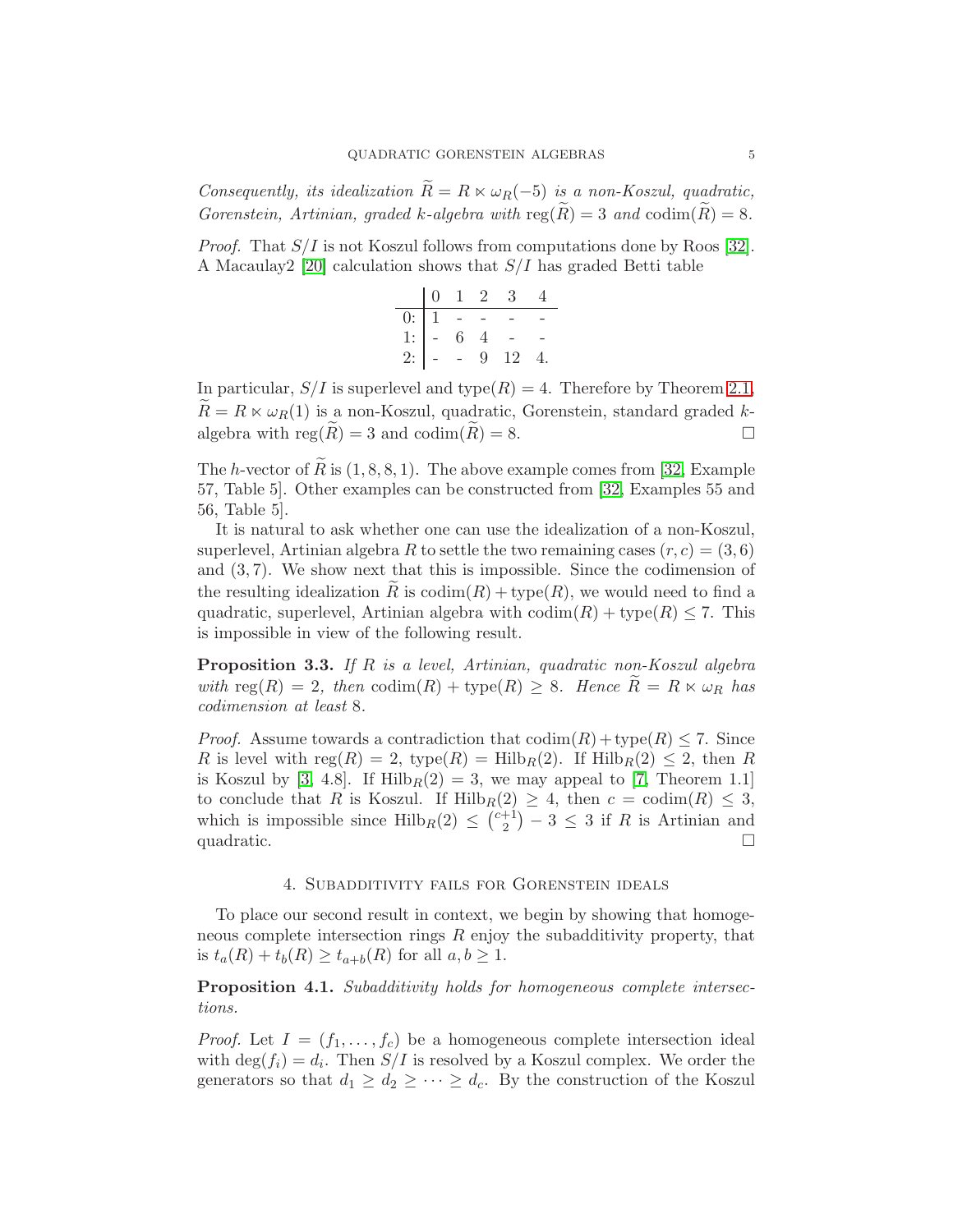complex, it follows that  $t_i(S/I) = \sum_{j=1}^i d_j$ . Hence for any positive integers a, b with  $a + b \leq c$  we have

$$
t_{a+b}(S/I) = \sum_{j=1}^{a+b} d_j = \sum_{j=1}^{a} d_j + \sum_{j=a+1}^{a+b} d_j \le \sum_{j=1}^{a} d_j + \sum_{j=1}^{b} d_j = t_a(S/I) + t_b(S/I).
$$

On the other hand, subadditivity fails in general, even for Cohen-Macaulay ideals cf. [\[12,](#page-11-1) Example 4.4]. Note that to study subadditivity for Cohen-Macaulay, and in particular, for Gorenstein rings, it suffices to consider Artinian rings  $R = S/I$ , since the graded Betti numbers of R over S are the same as those of  $R/(\ell)$  over  $S/(\ell)$  for any linear form  $\ell \in S$  regular on R.

The following Lemma is similar to an example due to Caviglia [\[12,](#page-11-1) Example 4.4]. We use the notation  $[-]: \mathbb{Z} \to \mathbb{N}, [x] = \max\{x, 0\}.$ 

<span id="page-5-0"></span>**Lemma 4.2.** Fix a natural number m and a field k with char(k) = 0 or  $char(k) > 2m + 1$ . Let  $S = k[x_1, \ldots, x_{2m}]$  and consider the ideals  $C =$  $(x_1^2, \ldots, x_{2m}^2)$  and  $I = C + ((x_1 + \cdots + x_{2m})^2)$ . Then for  $m \ge 2$ ,  $R := S/I$ is an Artinian, quadratic algebra that has the following properties.

- (1) The Hilbert function of R is  $\text{Hilb}_R(i) = \left[\binom{2m}{i}\right]$  $\binom{m}{i} - \binom{2m}{i-2}$  $\begin{bmatrix} 2m \\ i-2 \end{bmatrix}$ .
- (2)  $reg(R) = m$ .
- (3)  $\beta_{2,m+2}^{S}(R) \neq 0$ , and moreover,  $t_2(R) = m + 2$ .
- (4) R is superlevel.
- (5) R is not Koszul.

*Proof.* Tensoring with a field extension of  $k$ , if necessary, one may assume that k is infinite. Set  $L = C : I$  and note that L is directly linked to I. Let  $\ell = x_1 + \cdots + x_{2m}$  and consider the homomorphism  $\mu : (S/C) \to (S/C)$ , where  $\mu(x) = \ell^2 x$  for which  $\text{Ker}(\mu) = L/C$  and  $\text{Coker}(\mu) = S/L$ . Since  $\ell^2$  is a strong Lefschetz element for  $S/C$  (see [\[21,](#page-12-8) Theorem 3.35] and the references therein for the characteristic zero case and [\[10,](#page-11-14) Theorem 7.2] for positive characteristics), the k-linear functions  $\mu_i : (S/C)_i \stackrel{\ell^2}{\rightarrow} (S/C)_{i+2}$ , obtained by restricting  $\mu$  to each of the graded components of  $S/C$ , are injective for  $i \leq m-1$  and surjective for  $i \geq m-1$ . It follows that the Hilbert function of  $R = S/I$  is

$$
\mathrm{Hilb}_{R}(i) = \left[ \dim_{k} \left( (S/C)_{i} \right) - \dim_{k} \left( (S/C)_{i-2} \right) \right] = \left[ \binom{2m}{i} - \binom{2m}{i-2} \right].
$$

In particular, R is Artinian with  $Hilb_R(m) \neq 0$ , while  $Hilb_R(m+1) = 0$  and so  $reg(R) = m$ .

Moreover, the injectivity of the maps  $\mu_i$  above shows  $\dim_k(L_i/C_i) = 0$ for  $i \leq m-1$ , so L has no minimal generators below degree m besides the quadratic generators of C. The non-injectivity of  $\mu_m$  shows that L has minimal generators in degree m.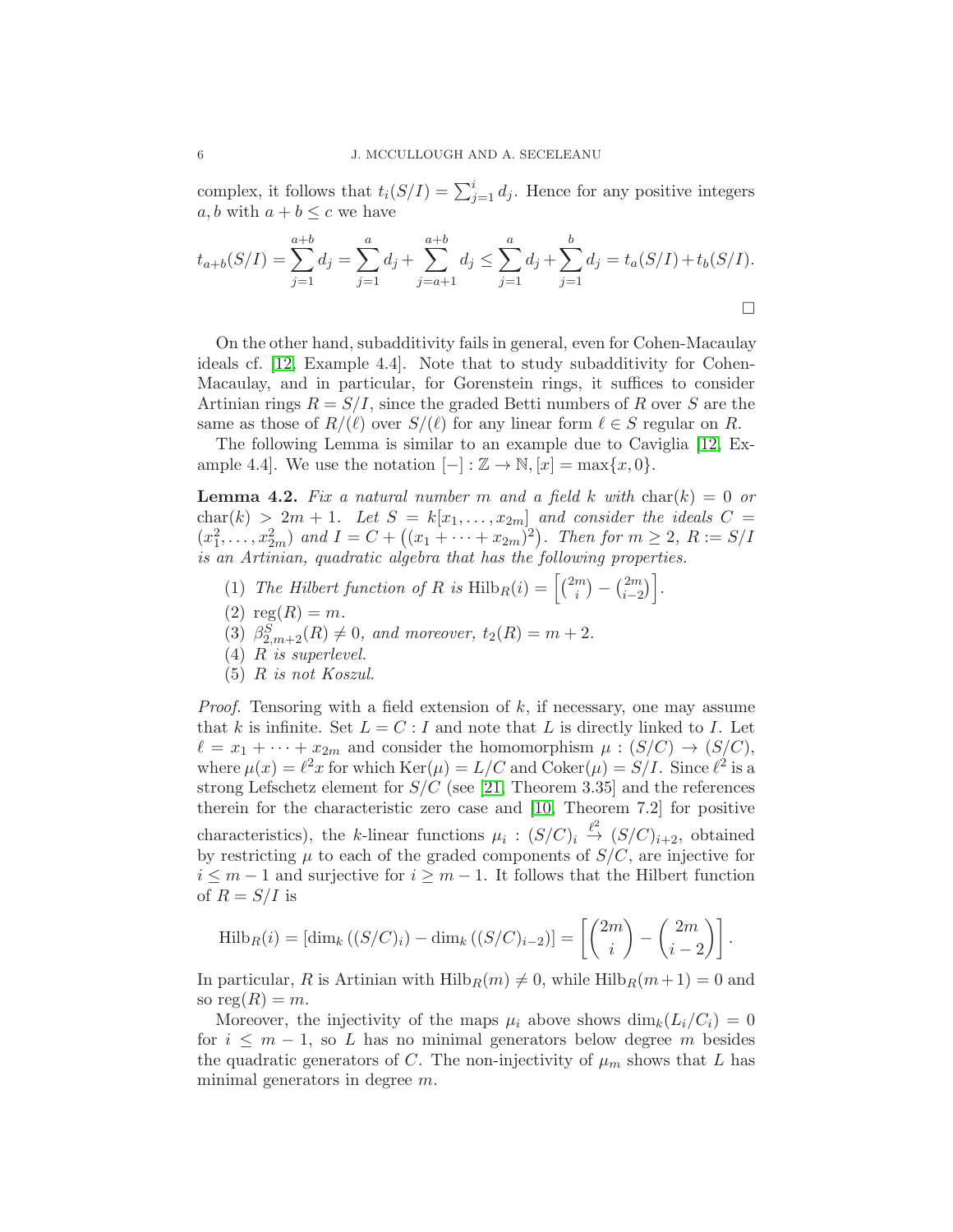Consider the graded short exact sequence

$$
0 \to S/L(-2) {\overset{\ell^2}{\longrightarrow}} S/C {\longrightarrow} S/I \to 0.
$$

Since  $\beta_{1,m+2}(S/C) = 0$  and  $\beta_{1,m+2}(S/L(-2)) = \beta_{1,m}(S/L) \neq 0$ , it follows from the long exact sequence of Tor that  $\beta_{2,m+2}(S/I) \neq 0$ . Since the only minimal generators for both  $C$  and  $L$  below degree  $m$  are those in the complete intersection C, it follows that  $\beta_{i,j}(S/C) = 0$  for  $j < 2i$  and

$$
\beta_{i,j}(S/L(-2)) = \beta_{i,j+2}(S/L) = 0 \text{ for } j < \min\{m-2+i, 2i-2\}.
$$

Again by the long exact sequence of Tor we obtain that  $\beta_{i,j}(S/I) = 0$  for  $j < \min\{2i, m+i\}.$ 

On the other hand, since  $R = S/I$  is Artinian and its Hilbert function satisfies

$$
\mathrm{Hilb}_{R}(i) = \begin{cases} \left[ \binom{2m}{i} - \binom{2m}{i-2} \right] = 0 & \text{for } i > m \text{ and} \\ \binom{2m}{m} - \binom{2m}{m-2} \neq 0, & \text{for } i = m. \end{cases}
$$

it follows that  $reg(R) = m$ ; so the vanishing of Betti numbers  $\beta_{i,j}(R) = 0$ for  $j < \min\{2i, m+i\}$  forces  $\beta_{i,m+i}(R) \neq 0$  for  $m < i \leq 2m$ . In particular, R is superlevel.

Finally to see that  $R = S/I$  is not Koszul, note that if  $m \geq 3$ , then  $t_2(R) = m + 2 > 4 = t_1(R) + t_1(R)$ . If R were Koszul, then this would contradict [\[2,](#page-11-4) Theorem 6.2]. For  $m = 2$  the non Koszul property can be checked by direct computation in Macaulay2 [\[20\]](#page-12-12).  $\Box$ 

We now construct a family of quadratic, Artinian, Gorenstein graded rings that have several bad properties.

<span id="page-6-0"></span>**Theorem 4.3.** Fix an integer  $m \geq 2$  and let k be a field with  $char(k) = 0$ or char(k)  $> 2m+1$ . There exists a quadratic, Artinian, Gorenstein, graded k-algebra A with the following properties

(1) codim(A) = 
$$
2m + \left[ {2m \choose m} - {2m \choose m-2} \right]
$$
.

- (2) A is not Koszul.
- (3)  $t_2(A) = m + 2$ .
- (4)  $reg(A) = m + 1$ .

(5) The Hilbert function of A is

$$
HF_A(i) = \left[ \binom{2m}{i} - \binom{2m}{i-2} \right] + \left[ \binom{2m}{m-i+1} - \binom{2m}{m-i-1} \right].
$$

In particular,

- A does not satisfy the subadditivity property if  $m \geq 3$ , and
- A has a non-unimodal Hilbert function if  $m \geq 7$  and thus does not satisfy the weak or strong Lefschetz properties.

*Proof.* Set  $A = \widetilde{R} = R \ltimes \omega_R(-m-1)$ , where  $R = S/I$  is the Artinian algebra introduced in the statement of Lemma [4.2](#page-5-0) for  $S = k[x_1, \ldots, x_{2m}]$ . That A is quadratic, Artinian, non-Koszul, and Gorenstein with the claimed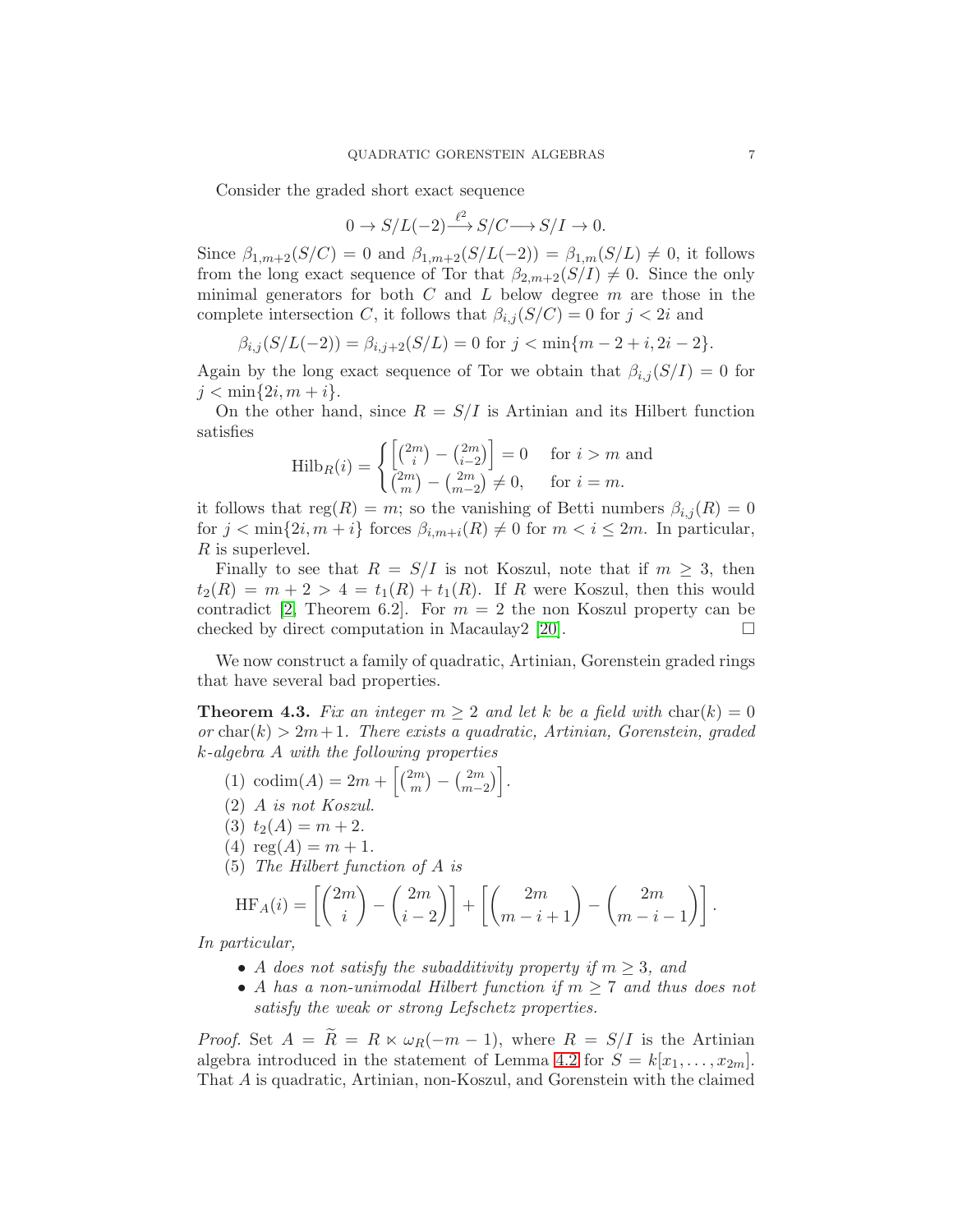regularity, codimension and Hilbert function follows from Theorem [2.1](#page-3-2) and Lemma [4.2.](#page-5-0)

Also by Theorem [2.1](#page-3-2) we can write a presentation for A as

$$
A = T/M
$$
 with  $M = ((I) + \mathcal{L} + (y_1, ..., y_t)^2)$ ,

where  $t = \text{type}(R) = \left[\binom{2m}{m}\right]$  $\binom{2m}{m} - \binom{2m}{m-1}$  $\begin{bmatrix} 2m \\ m-2 \end{bmatrix}$  and  $T = S[y_1, \ldots, y_t]$ . It will be useful at this time to view  $A$  as a bigraded ring with respect to the grading obtained by assigning degree  $(1,0)$  to the variables of S and degree  $(0,1)$  to the variables  $y_i$ . The short exact sequence of bigraded T-modules

$$
0 \to \mathcal{L} + (y_1, \dots, y_t)^2 \to T/IT \to A \to 0
$$

gives rise to a long exact sequence containing the fragment

$$
\cdots \to \operatorname{Tor}_2^T(\mathcal{L} + (y_1, \ldots, y_t)^2, k) \to \operatorname{Tor}_2^T(T/IT, k) \to \operatorname{Tor}_2^T(A, k) \to \cdots.
$$

Since  $(\mathcal{L} + (y_1, \ldots, y_t)^2)_{(*,0)} = 0$ , also  $(\text{Tor}_2^T (\mathcal{L} + (y_1, \ldots, y_t)^2, k))_{(*,0)} = 0$  for all  $* \in \mathbb{N}$ . By contrast, since  $y_1, \ldots, y_t$  is a regular sequence on  $T/IT$ , it follows that  $\text{Tor}_{2}^{T}(T/T, k) = \text{Tor}_{2}^{S}(S/T, k) \otimes_{S} T$  is concentrated in degrees (∗, 0). It follows that the long exact sequence above splits inducing an injection  $\operatorname{Tor}^T_2(T/T, k) \hookrightarrow \operatorname{Tor}^T_2(A, k)$ . Hence  $t_2(A) \ge t_2(S/I) = m$ .

On the other hand, since  $reg(S/I) = m$ , we get from Theorem [2.1](#page-3-2) that  $reg(A) = m + 1$ ; i.e.  $t_i(A) \leq m + 1 + i$  for all  $i \geq 0$ . Moreover, since A is Gorenstein and quadratic, the symmetry of the Betti table of A over T forces  $t_i(A) \leq m + i$  for all  $i < 2m + t$ . In particular, this implies that  $t_2(A) = m + 2 > 2 + 2 = t_1(A) + t_1(A)$  and thus A fails the subadditivity property when  $m \geq 3$ .

Finally, assume that  $m \ge 7$ . If  $m = 7$ , then  $HF_A(3) = 1988 < 2092 =$  $HF_A(2)$ . If  $m = 8$ , then  $HF_A(3) = 6732 < 7191 = HF_A(2)$ . If  $m = 9$  then  $\text{HF}_A(3) = 24054 < 25346 = \text{HF}_A(2)$ . We now show  $\text{HF}_A(1) > \text{HF}_A(\lfloor \frac{m}{2} \rfloor)$ for  $m \geq 10$ . By (5) we have

$$
\operatorname{HF}_A(1) = 2m + \binom{2m}{m} - \binom{2m}{m-2} = 2m + \frac{2 \cdot (2m+1)!}{m!(m+2)!}
$$

and thus it suffices to show that  $\frac{2 \cdot (2m+1)!}{m!(m+2)!} / \text{HF}_A\left(\left\lfloor \frac{m}{2} \right\rfloor\right) > 1$ . Consider first the case  $m = 2n$ , whence by use of Pascal's formula one computes

$$
HF_A(n) = {4n \choose n} - {4n \choose n-2} + {4n \choose n+1} - {4n \choose n-1}
$$
  
=  ${4n+1 \choose n+1} - {4n+1 \choose n-1} = \frac{(4n+1)! \cdot 2(2n+1)^2}{(3n+2)!(n+1)!}.$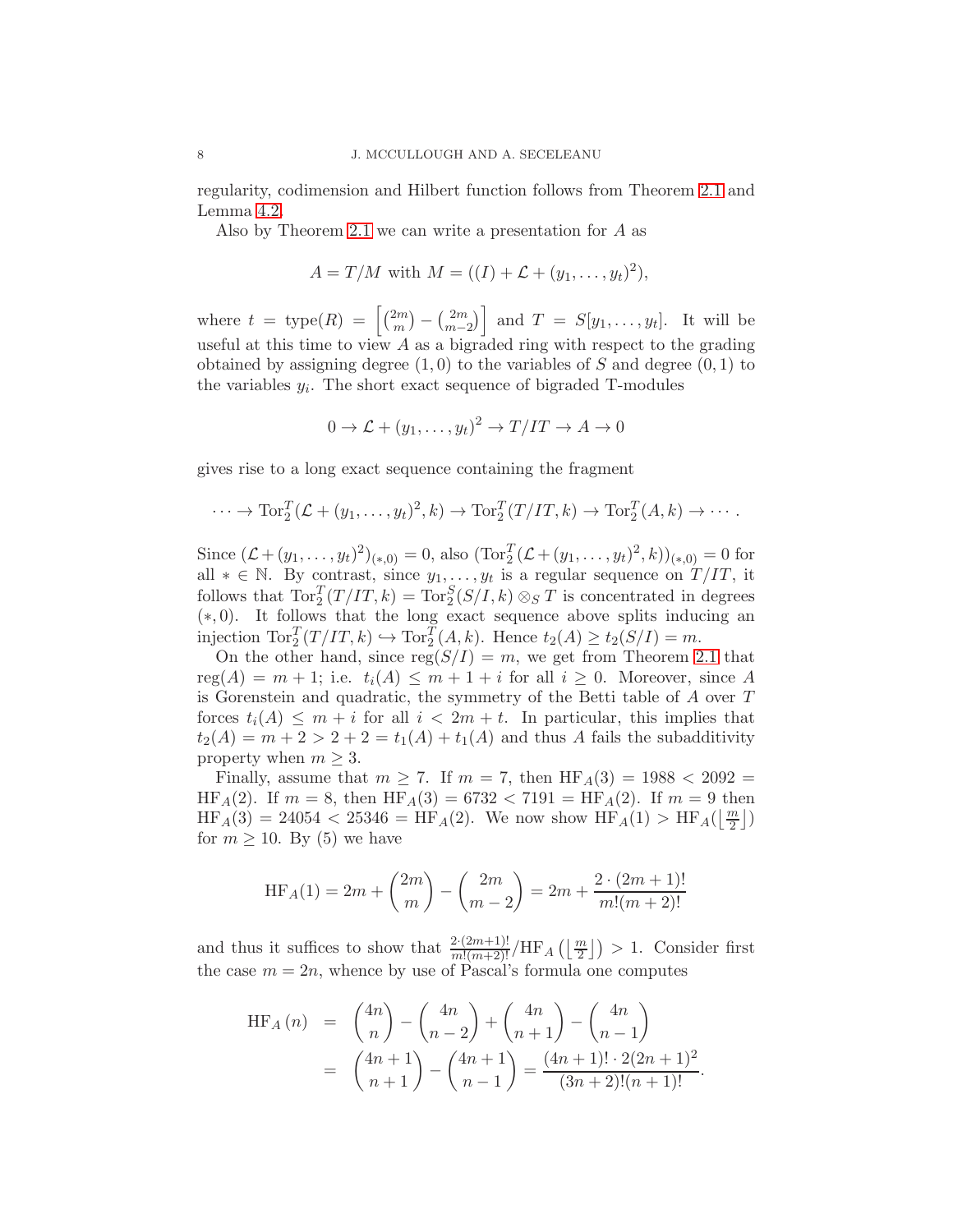We deduce the desired inequality by considering the function

$$
\frac{\frac{2 \cdot (2m+1)!}{m!(m+2)!}}{\text{HF}_A(n)} = \frac{2 \cdot (4n+1)!}{(2n)!(2n+2)!} \cdot \frac{(3n+2)!(n+1)!}{(4n+1)! \cdot 2(2n+1)^2}
$$
\n
$$
= \frac{(2n+3)(2n+4) \cdots (3n+1)(3n+2)}{(n+2)(n+3) \cdots (2n)(2n+1)^2}
$$
\n
$$
= \prod_{i=n+2}^{2n+1} \left(1 + \frac{n+1}{i}\right) \cdot \frac{1}{2n+1}
$$
\n
$$
> \left(1 + \frac{n+1}{2n+1}\right)^n \cdot \frac{1}{2n+1} \ge \left(\frac{17}{11}\right)^n \cdot \frac{1}{2n+1}.
$$

Clearly the last function above attains arbitrarily large values asymptotically and one can check that its values surpass 1 for  $n \geq 6$ . In the remaining case,  $n = 5$ , the claim 58806 = HF<sub>A</sub>(1) > HF<sub>A</sub>(n) = 48279 can be checked by direct computation. The case when  $m$  is odd is similar and we omit the details.  $\hfill \square$ 

That the family of Artinian algebras in Theorem [4.3](#page-6-0) fails to satisfy the strong Lefschetz property can be deduced from [\[15,](#page-11-15) Proposition 2.1], however the stronger statement regarding the failure of the weak Lefschetz property is to our knowledge new.

**Example 4.4.** Take  $m = 3$  and consider  $S = k[x_1, \ldots, x_6]$ . Applying Lemma [4.2,](#page-5-0) we set  $C = (x_1^2, \ldots, x_6^2)$  and  $I = C + (x_1 + \cdots + x_6)^2$ . Then  $R = S/I$  has the following Betti table over S:

|  |  | $\begin{array}{ccccccccc}\n & 0 & 1 & 2 & 3 & 4 & 5 & 6\n\end{array}$ |  |  |
|--|--|-----------------------------------------------------------------------|--|--|
|  |  |                                                                       |  |  |
|  |  |                                                                       |  |  |
|  |  |                                                                       |  |  |
|  |  |                                                                       |  |  |

In particular,  $t_1(S/I) = 2$  and  $t_2(S/I) = 5$ , so R is an Artinian algebra that fails subadditivity; i.e.  $t_2(R) > t_1(R) + t_1(R)$ . Moreover, R is superlevel with  $reg(R) = 3$  and *h*-vector  $(1, 6, 14, 14)$ .

Now we consider  $\widetilde{R} = R \ltimes \omega_R(-4)$ . By Theorem [2.1,](#page-3-2)  $\widetilde{R}$  is Artinian, Gorenstein with h-vector  $(1, 20, 28, 20, 1)$  and  $reg(\widetilde{R}) = 4$ . As  $\widetilde{R}$  is quadratic,  $t_1(R) = 2$  while  $t_2(R) = 5$  by Theorem [4.3.](#page-6-0) Thus R is an Artinian, Gorenstein algebra for which subadditivity fails.

It is worth noting that while we know the Hilbert function of  $\widetilde{R}$  from Theorem [4.3,](#page-6-0) the full Betti table of  $R$ , as a quotient of a polynomial ring in 20 variables, is not so clear. It would be very interesting to have a full description of the resolution of the idealization  $R$  in terms that of  $R$ .

**Example 4.5.** When  $m = 7$ , the Gorenstein k-algebra  $\tilde{R}$  from Theorem [4.3](#page-6-0) has non-unimodal h-vector (1, 1444, 2092, 1958, 1820, 1958, 2092, 1444, 1). Thus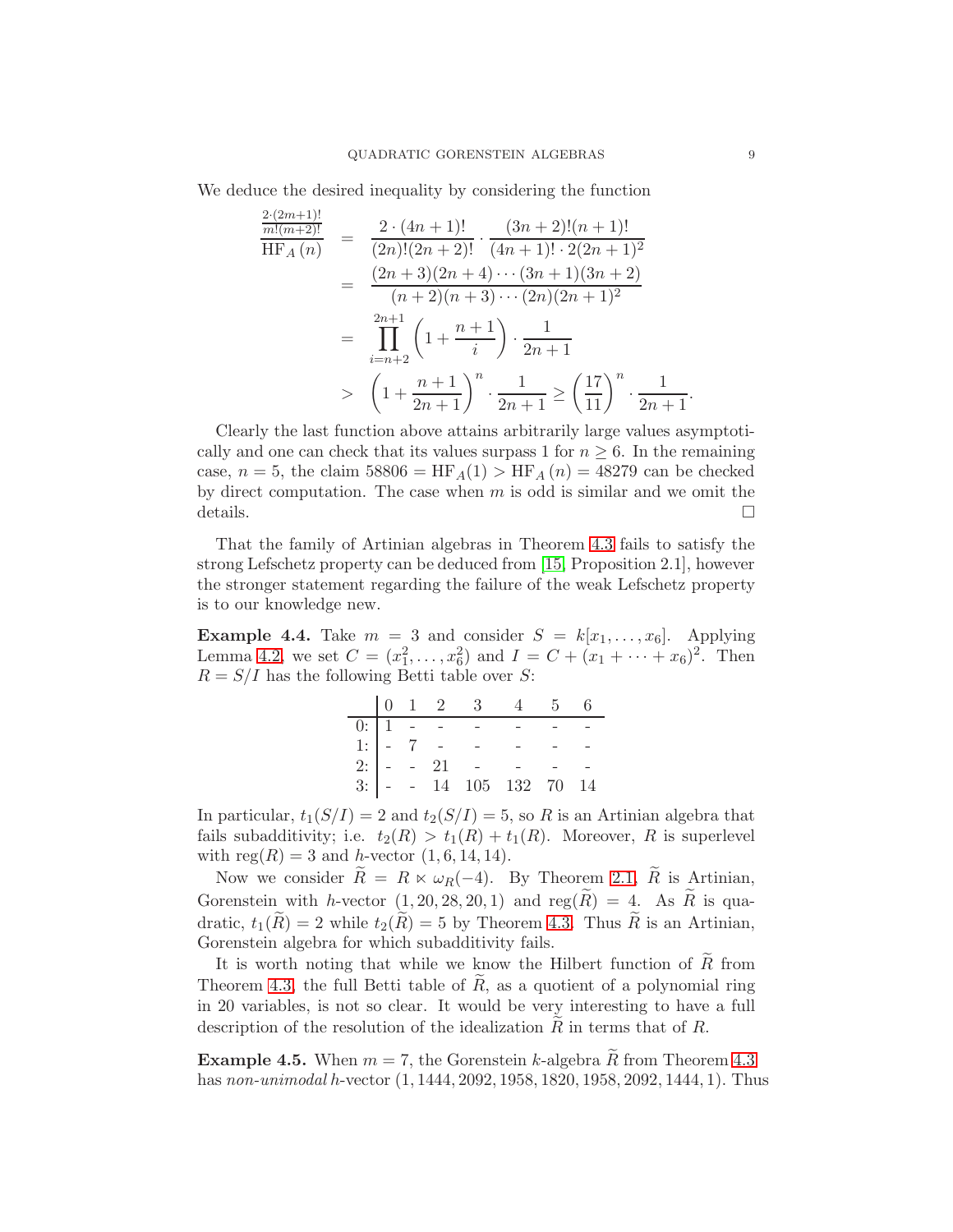R is a quadratic Gorenstein algebra with  $\text{codim}(R) = 1444$  and  $\text{reg}(R) = 8$ and for which both the weak and strong Lefshetz properties fail. The first example of a (non-quadratic) Gorenstein algebra with non-unimodal h-vector was famously constructed by Stanley [\[33\]](#page-12-13).  $\frac{1}{2}$  $\frac{1}{2}$  $\frac{1}{2}$ 

# <span id="page-9-0"></span>5. Quadratic non-Koszul Gorenstein algebras with linear resolutions of arbitrarily high order

Let k be a field of characteristic 0. In [\[31,](#page-12-5) Thereom 1'] Roos gave examples of graded Artinian non-Koszul quadratic k-algebras  $A_{\alpha}$  for integers  $\alpha \geq 2$  such that k has a linear resolution for precisely the first  $\alpha$  steps before a minimal non-linear syzygy. Here we note that these algebras are superlevel and that their Gorenstein idealizations have the same property. This removes any hope of a 'finite test' for the Koszul property in the context of quadratic Gorenstein algebras.

To state the result, we first recall the definition of the graded Poincare series of a module. Fix a graded module  $M$  over a graded ring  $R$ . The generating function for the bigraded k-vector space  $\text{Tor}_*^R(M,k)_*$  is  $P_R^M$ <br> $\sum_{i} \beta_{\alpha}^R(M) x^i y^j$ . Thus the *graded Poincare series* of R is  $P_B^k(x, y)$  $(x, y) :=$  $i,j \beta_{x,y}^R(M)x^i y^j$ . Thus the graded Poincare series of R is  $P_R^k(x,y)$ , which encodes the resolution of k over R.

**Theorem 5.1.** Let k be a field of characteristic 0 and fix a positive integer  $\alpha \geq 2$ . Let  $S = k[u, v, w, x, y, z]$  and

 $I = (x^2, xy, y^2, yz, z^2, zu, u^2, uv, v^2, vw, w^2, xz + \alpha zw - uw, zw + xu + (\alpha - 2)uw).$ 

Then the idealization  $\widetilde{R}$  of  $R = S/I$  is quadratic, Gorenstein, non-Koszul, and k has linear resolution for precisely  $\alpha$  steps in the resolution over R.

*Proof.* By [\[31,](#page-12-5) Theorem 1'], R has Hilbert series  $\text{HS}_R(t) = 1 + 6t + 8t^2$ , whence  $reg(R) = 2$ , and  $type(R) = 8$ , and it is easy to check with Macaulay2 [\[20\]](#page-12-12) that R is superlevel. Thus  $R = R \ltimes \omega_R(-3)$  is Artinian, quadratic, and Gorenstein with  $reg(R) = 3$  and  $codim(R) = 6 + 8 = 14$ .

We need only argue that the resolution of k over  $\tilde{R}$  is linear for exactly  $\alpha$  steps. To achieve this, we recall the details of the construction of R from [\[31\]](#page-12-5). It is shown therein that R itself is an idealization  $R = A \times M(-1)$ , where  $A = k[x, y, u, v]/(x^2, xy, y^2, v^2, vw, w^2) = B \otimes_k C$ ,  $B = k[x, y]/(x, y)^2$ , and  $C = k[v, w]/(v, w)^2$  and M is an A-module with Hilbert series  $\text{HS}_M(t) =$  $2+4t$ . By a result of Gulliksen [\[17,](#page-11-16) Theorem 2] combined with the fact that M and  $\omega_R$  are linearly presented, the relevant graded Poincaré series are related by

(1) 
$$
P_{\tilde{R}}^k(x,y) = P_R^k(x,y)(1 - xyP_R^{\omega_R(-2)}(x,y))^{-1}
$$

(2) 
$$
P_R^{\omega_R}(x,y) = P_A^{\omega_R}(x,y)(1 - xyP_A^M(x,y))^{-1}.
$$

<span id="page-9-1"></span><sup>&</sup>lt;sup>1</sup>Stanley's construction was also given via idealization for the ring  $A =$  $k[x, y, z]/(x, y, z)^4$ . Since A has h-vector  $(1, 3, 6, 10)$ , its idealization  $\widetilde{A} = A \times \omega_A$  has h-vector  $(1, 13, 12, 13, 1)$ ; however,  $\ddot{A}$  is clearly not quadratic.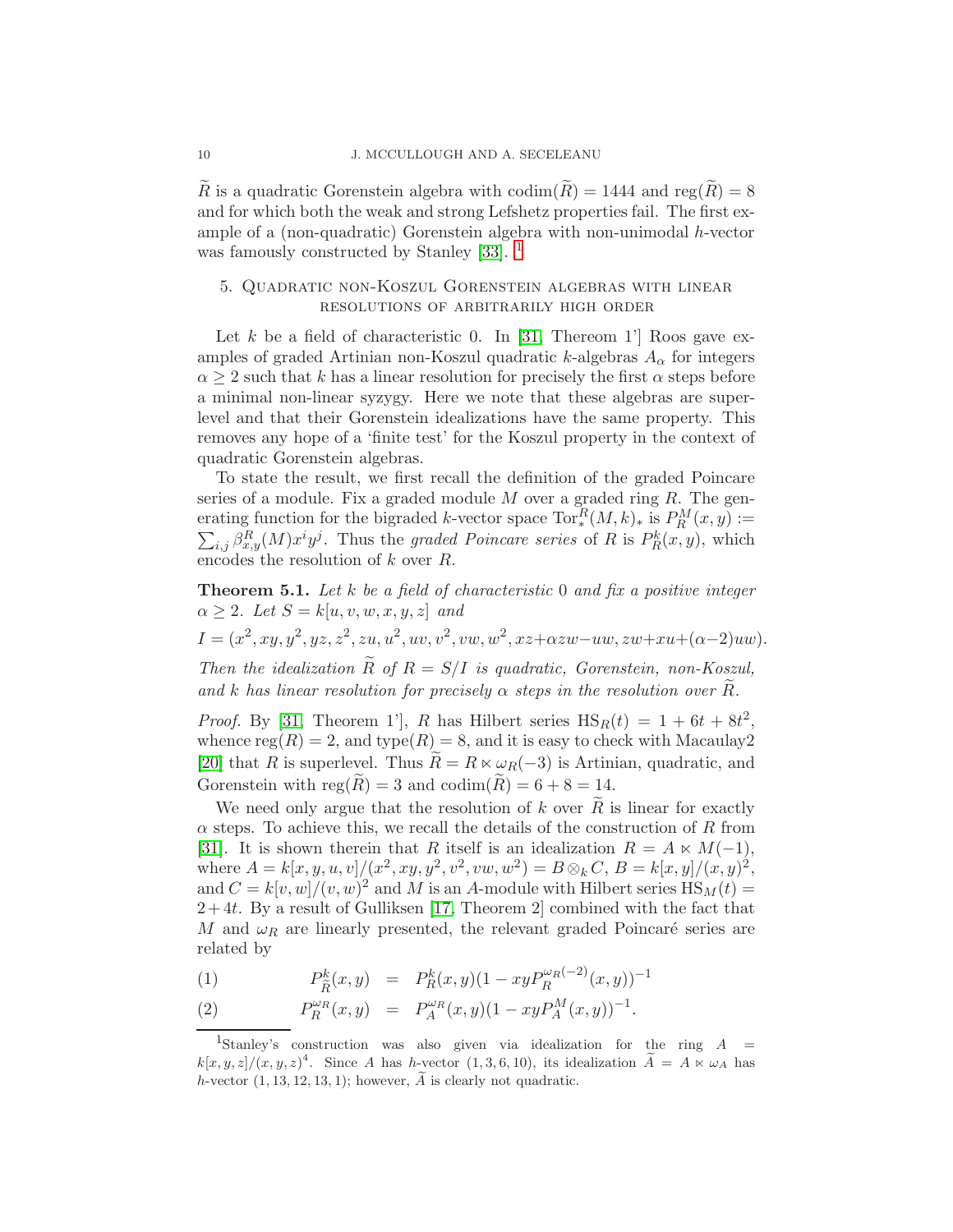Since [\[31\]](#page-12-5) shows that both the resolution of k over R and the resolution of M over A are linear for exactly  $\alpha$  steps, it suffices to show that the resolution of  $\omega_R$  over A is linear.

By [\[19,](#page-11-17) proof of Claim 2] there is an isomorphism of R-modules  $\omega_R(-2) \cong$  $\omega_M(-1) \ltimes \omega_A(-2)$ , with the  $R = A \ltimes M(-1)$ -module structure given by  $(a, m) \cdot (s, t) = (as, at + s(m))$ , where we view  $s \in \text{Hom}_{A}(M, \omega_{A}) \cong \omega_{M}$ . This induces an isomorphism of A-modules  $\omega_R(-2) \cong \omega_M(-1) \oplus \omega_A(-2)$ , and we note that both  $\omega_M(-1)$  and  $\omega_A(-2)$  are generated in degree 0. Thus it suffices to show that both  $\omega_A(-2)$  and  $\omega_M(-1)$  have linear resolutions over A. The former module decomposes as a tensor product  $\omega_A(-2) \cong$  $\omega_B(-1) \otimes_k \omega_C(-1)$ . Thus the minimal free resolution of  $\omega_A(-2)$  over A is in turn the tensor product of the resolutions of  $\omega_B(-1)$  over B and  $\omega_C(-1)$ over  $C$ . Since the rings  $B$  and  $C$  contain no elements of degree greater than one, the differentials in the resolutions of  $\omega_B(-1)$  and  $\omega_C(-1)$  are linear. As B and C are level of regularity 1,  $\omega_B(-1)$  and  $\omega_C(-1)$  are each generated in degree zero, hence their resolutions are linear and so is the resolution of  $\omega_A(-2)$  over A.

Finally, in order to analyze the resolution of  $\omega_M(-1)$  over A one must dig deeper into the structure of the module M. Since A is Artinian, [\[11,](#page-11-18) Proposition 21.1] shows that  $\omega_M(-1) \cong \text{Hom}_k(M(+1), k)$  as an A-module. Consequently the Hilbert series of this module is  $\text{HS}_{\omega_M(-1)}(t) = 4 + 2t$ . Fix k-bases  $\{f_1^*, f_2^*, f_3^*, f_4^*\}$  for  $(\omega_M(-1))_0$  and  $\{e_1^*, e_2^*\}$  for  $(\omega_M(-1))_1$ , where  $e_i, f_i$  refer to the dual elements in  $M_0$  and  $M_1$  respectively. The A-module structures of M and  $\omega_M$  can be completely described by the following dual tables, the first of which can be deduced from [\[32,](#page-12-2) Equation (3)]

| $f_1$ | $f_2$ | $f_3$               | $f_4$          | $f_1^*$ | $f_2^*$ | $f_3^*$ | $f_4^*$             |     |                |     |
|-------|-------|---------------------|----------------|---------|---------|---------|---------------------|-----|----------------|-----|
| $e_1$ | $v$   | $w$                 | $x + \alpha w$ | $0$     | $e_1^*$ | $v$     | $w$                 | $w$ | $x + \alpha w$ | $0$ |
| $e_2$ | $0$   | $(\alpha - 2)w - x$ | $w$            | $y$     | $e_2^*$ | $0$     | $(\alpha - 2)w - x$ | $w$ | $y$            |     |

The leftmost table should be interpreted to mean that, for example,  $ve_1 = f_1$ in  $M$ , while the rightmost table should be interpreted to mean that, dually,  $v f_1^* = e_1^*$  in  $\omega_M$ . (That for instance  $y e_1 = 0$  is thus implicit in the table.) Equipped with this information, we implement a strategy for determining Tor<sup>A</sup>( $\omega_M(-1)$ , k) inspired by Roos's original approach: we compute the homology of the tensor product of the bar resolutions for k over B and C further tensored with  $\omega_M$ . Since  $\omega_M$  is concentrated in only two degrees, the only potential nonzero components of  $\text{Tor}_{i}^{A}(\omega_{M}(-1), k)$  are in degrees i and  $i + 1$ . Furthermore  $\text{Tor}_{i}^{A}(\omega_{M}(-1), k)_{i+1}$  is the cokernel of

$$
(\omega_M(-1))_0 \otimes_k \left( \bigoplus_{q=0}^i B_1^{\otimes i-q} \otimes_k C_1^{\otimes i} \right) \to (\omega_M(-1))_1 \otimes_k \left( \bigoplus_{q=0}^{i-1} B_1^{\otimes i-q-1} \otimes_k C_1^{\otimes i} \right)
$$

$$
s \otimes b_1 \otimes \cdots \otimes b_{i-q} \otimes c_1 \otimes \cdots \otimes c_q \mapsto
$$

 $sb_1\otimes\cdots\otimes b_{i-q}\otimes c_1\otimes\cdots\otimes c_q+(-1)^{i-q}sc_1\otimes b_1\otimes\cdots\otimes b_{i-q}\otimes c_2\otimes\cdots\otimes c_q.$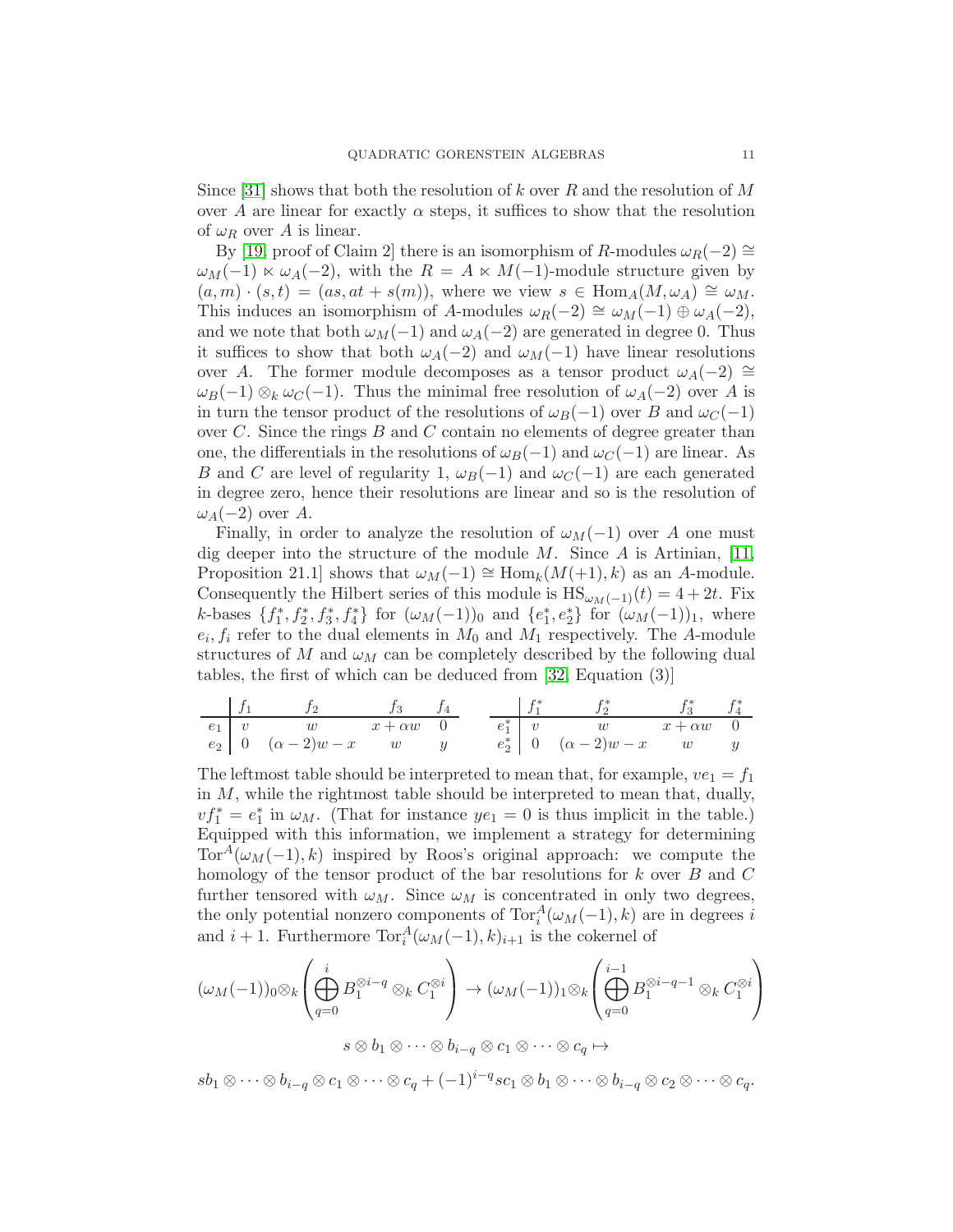It is easily verified that this map is surjective as for arbitrary  $\mu, \lambda \in k, b_i \in$  $B_1, c_i \in C_1$  we have

$$
\lambda f_4^* \otimes y \otimes b_2 \otimes \cdots \otimes b_{i-q} \otimes c_1 \otimes \cdots \otimes c_q + (-1)^{i-q} \mu f_1^* \otimes b_2 \otimes \cdots \otimes b_{i-q} \otimes v \otimes c_1 \cdots \otimes c_q \mapsto
$$
  

$$
(\mu e_1^* + \lambda e_2^*) \otimes b_2 \otimes \cdots \otimes b_{i-q} \otimes c_1 \otimes \cdots \otimes c_q.
$$

Thus  $\text{Tor}_i^A(\omega_M(-1), k)_{i+1} = 0$  for  $i > 0$ , which concludes the proof.  $\Box$ 

Acknowledgment. We thank Matt Mastroeni, Hal Schenck, and Mike Stillman for useful conversations and bringing Question [3.1](#page-3-1) to our attention.

### **REFERENCES**

- <span id="page-11-2"></span>[1] L. Avramov, A. Conca and S. Iyengar, *Free resolutions over commutative Koszul algebras*, Math. Res. Lett. 17 (2010), no. 2, 197–210.
- <span id="page-11-4"></span>[2] L. Avramov, A. Conca and S. Iyengar, *Subadditivity of syzygies of Koszul algebras*. Math. Ann. 361 (2015), no. 1-2, 511–534.
- <span id="page-11-13"></span>[3] J.Backelin, *A distributiveness property of augmented algebras and some related homological results*, Ph.D. thesis, Stockholm University, 1982.
- <span id="page-11-7"></span>[4] D. Bayer and D. Mumford, *What can be computed in algebraic geometry?* Computational algebraic geometry and commutative algebra (Cortona, 1991), 1–48, Sympos. Math., XXXIV, Cambridge Univ. Press, Cambridge, 1993.
- <span id="page-11-10"></span>[5] W. Bruns, J. Herzog, *Cohen-Macaulay rings*, Cambridge Studies in Advanced Mathematics, 39, Cambridge University Press, Cambridge, 1993.
- <span id="page-11-12"></span>[6] G. Caviglia, *On a class of Gorenstein algebras that are Koszul*, Laurea in Mathematics (Masters thesis), Università di Genova, 2000.
- <span id="page-11-9"></span>[7] A. Conca, *Gröbner bases for spaces of quadrics of codimension 3*, J. Pure and Applied Algebra 213 (2009), 1564–1568.
- <span id="page-11-8"></span>[8] A. Conca, *Koszul algebras and their syzygies*, Combinatorial algebraic geometry, 1–31, Lecture Notes in Math., 2108, Springer, 2014.
- <span id="page-11-0"></span>[9] A. Conca, M. E. Rossi, G. Valla. *Gröbner flags and Gorenstein algebras*. Compositio Math. 129 (2001), no. 1, 95–121.
- <span id="page-11-14"></span>[10] D. Cook, *The Lefschetz properties of monomial complete intersections in positive characteristic*, J. Algebra 369 (2012), 42–58.
- <span id="page-11-18"></span>[11] D. Eisenbud, *C* ommutative Algebra: with a View Toward Algebraic Geometry, Springer Verlag, New York, (1995).
- <span id="page-11-1"></span>[12] D. Eisenbud, C. Huneke and B. Ulrich, *The regularity of Tor and graded Betti numbers*, Amer. J. Math. 128 (2006), 573–605.
- <span id="page-11-5"></span>[13] S. El Khouri and H. Srinivasan, *A note on the subadditivity of syzygies*, J. Algebra Appl. 16 (2017), no. 9, 1750177, 5 pp.
- <span id="page-11-3"></span>[14] S. Faridi, *Lattice complements and the subadditivity of syzygies of simplicial forests*, Volume 11, Number 4 (2019), 535-546.
- <span id="page-11-15"></span><span id="page-11-6"></span>[15] R. Gondim, *On higher Hessians and the Lefschetz properties*, J. Algebra 489 (2017), 241–263.
- [16] R. Gondim and G. Zappala, *Lefschetz properties for Artinian Gorenstein algebras presented by quadrics*, Proc. Amer. Math. Soc. 146 (2018), 993–1003.
- <span id="page-11-16"></span>[17] T. Gulliksen, *Massey operations and the Poincaré series of certain local rings*, J. Algebra 22 (1972), 223–232.
- <span id="page-11-11"></span>[18] T. Harima,T. Maeno, H. Morita, Y. Numata, A. Wachi, J. Watanabe, *The Lefschetz properties*, Lecture Notes in Mathematics, 2080, Springer, 2013.
- <span id="page-11-17"></span>[19] N. T. H Loan, *On canonical modules of idealizations*, J. Commut. Algebra 9 (2017), no. 1, 107–117.